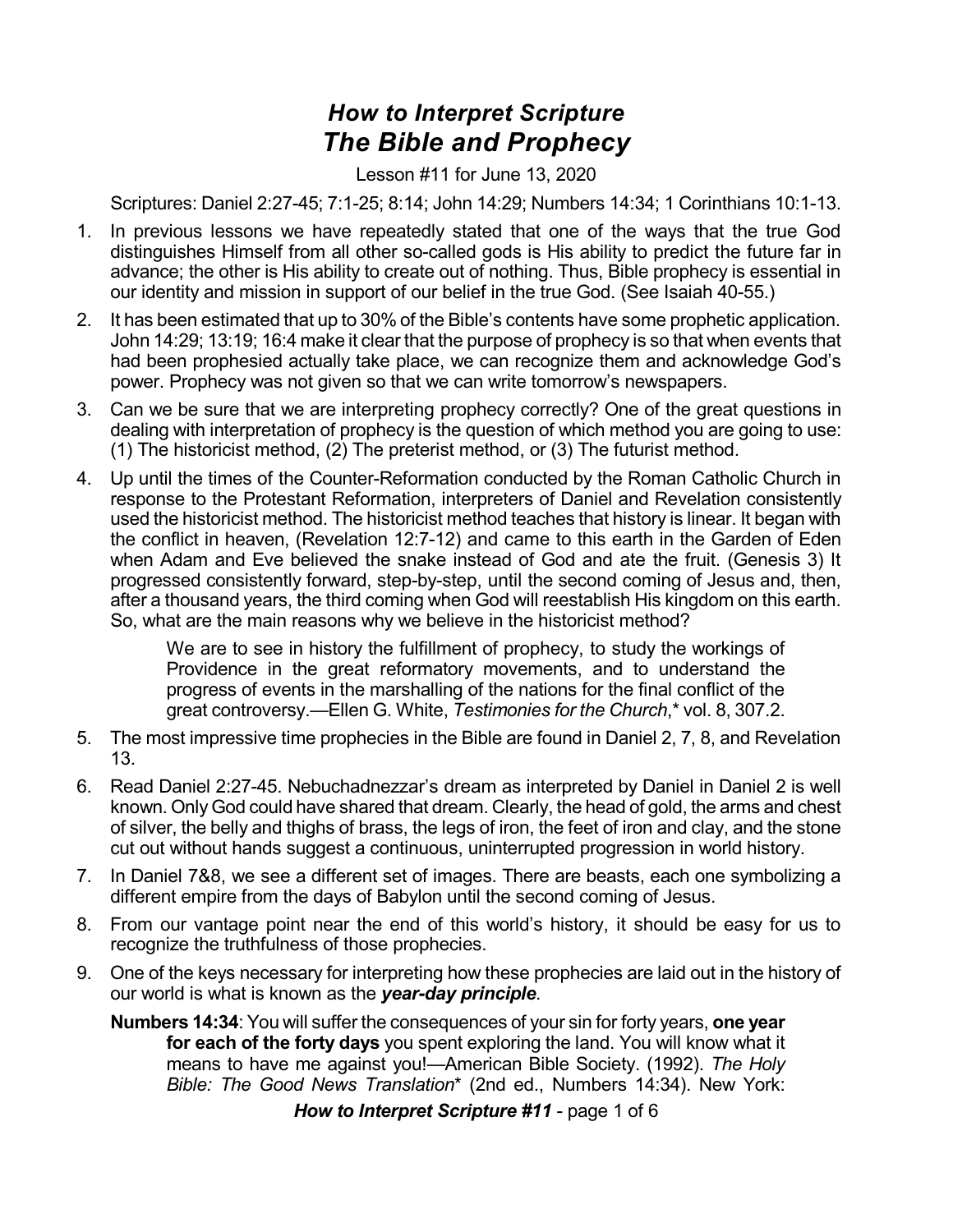American Bible Society. †

- **Ezekiel 4:6**: When you finish that, turn over on your right side and suffer for the guilt of Judah for forty days—**one day for each year** of their punishment.—*Good News Bible*.\* †
- 10. In these two verses, it is clear that God Himself has used the year-day principle on more than one occasion in the Bible itself.
- 11. So, on what basis do we use the year-day principle in interpreting these long time periods of prophecy? See Daniel 7:25; 8:14; and Revelation 11:2-3; 12:6,14; 13:5 where three equivalent time periods are mentioned: 3½ years, 42 months, and 1260 days.
- 12. We need to recognize that the ancient Mesopotamians had a 360-day calendar and each month was 30 days in length. So, we can see a clear equivalence between the 3½ years, 42 months, and 1260 days in these prophecies.

Three other elements support the year-day principle in these prophecies of Daniel and Revelation: the use of symbols, long time periods, and peculiar expressions.

First, **the symbolic nature of the beasts and horns representing kingdoms suggests that the time expressions also should be understood as symbolic.** The beasts and horns are not to be taken literally. They are symbols for something else. Hence, because the rest of the prophecy is symbolic, not literal, why should we take the time prophecies alone as literal? The answer, of course, is that we shouldn't.

Second, many of the events and kingdoms depicted in the prophecies cover a time span of many centuries, which would be impossible if the time prophecies depicting them were taken literally. Once the year-day principle is applied, the time fits the events in a remarkably accurate way, something that would be impossible if the time prophecies were taken literally.

Finally, the peculiar expressions used to designate these time periods suggest a symbolic interpretation. In other words, the ways in which time is expressed in these prophecies (for example, the "2,300 evenings and mornings" of Daniel 8:14, NIV) are not the normal ways to express time, showing us that the time periods depicted are to be taken symbolically, not literally.—*Adult Sabbath School Bible Study Guide*\* for Monday, June 8. †

- 13. But, there is another, perhaps more compelling reason why we need to use the year-day principle. Daniel 9:25 tells us that "the going forth of the command to restore and build Jerusalem until Messiah the Prince" would be 69 weeks. If this is literal time, it would be one year, four months, and one week. Obviously, that is completely impossible. But, if we use the year-day principle, we calculate to 490 years later and discover that the prophecy was incredibly accurate, historically dating down to the time of Christ's baptism in A.D. 27.
- 14. The Seventh-day Adventist interpretation of prophecies fits so perfectly with historical events that it is amazing that not everyone who is a Bible student sees it. Of course, if you see it clearly, then you must understand the significance of 1844, and you will probably need to become a Seventh-day Adventist!
- 15. Read Daniel 7:1-25 and 8:1-13. In Daniel 2, Daniel clearly identified the head of gold as Babylon and Nebuchadnezzar. That fits with the lion in Daniel 7 which was a very good representation of Babylon. In Daniel 8, we find the second and third animals/kingdoms identified as Medo-Persia and Greece. Unless one absolutely refuses to accept the idea that God can predict the future, the next obvious kingdom would have to be Rome. There was no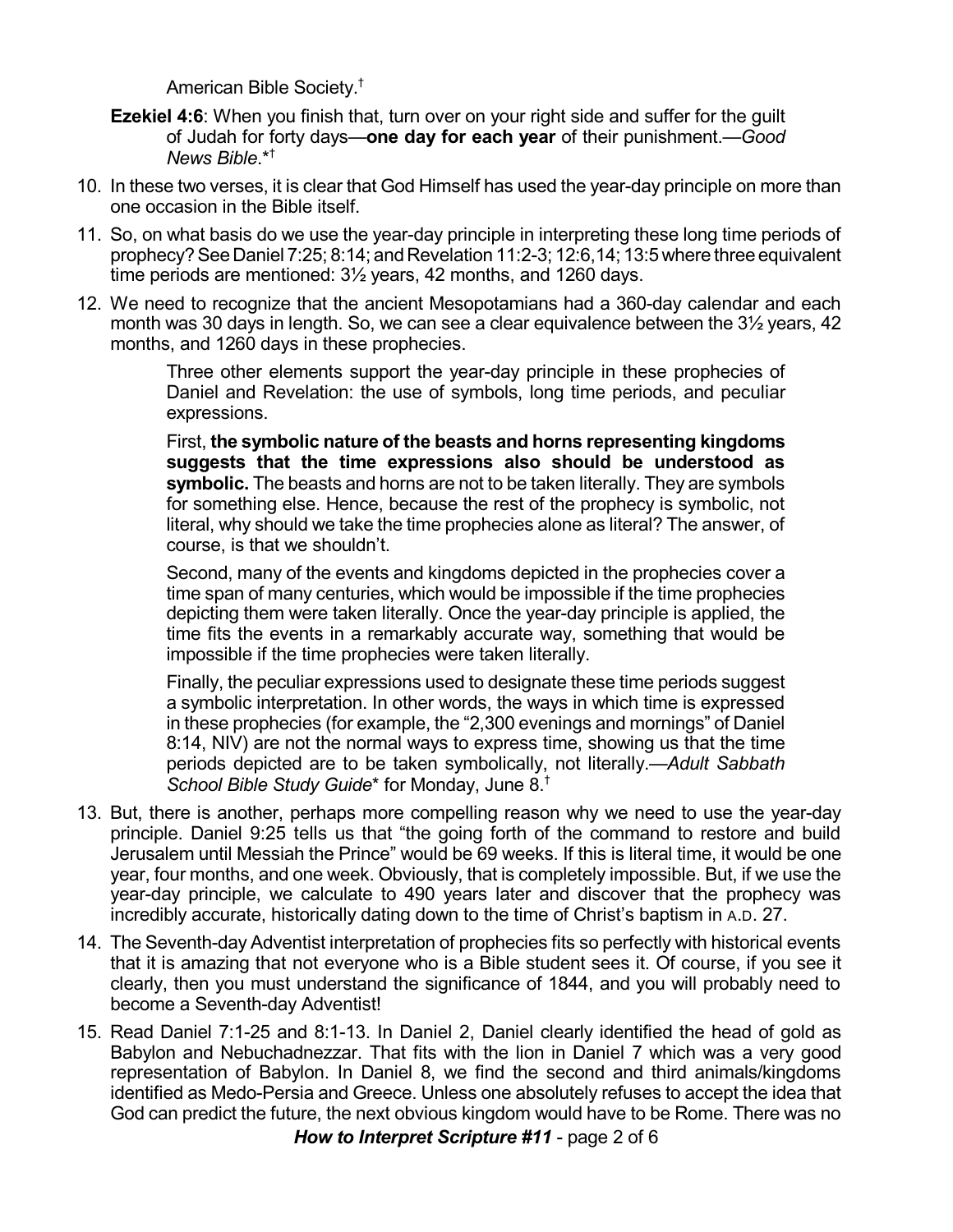break in history between Greece and Rome.

16. The next major interpretive challenge regards the *little horns* in Daniel 7&8. Are these two separate entities? Or, might they be describing the same entity?

> There are seven common characteristics between the little horns of Daniel 7 and Daniel 8:

(1) both are described as a horn;

(2) both are persecuting powers *(Dan. 7:21, 25; Dan. 8:10, 24)*;

(3) both are self-exalting and blasphemous *(Dan. 7:8, 20, 25; Dan. 8:10, 11, 25)*;

(4) both target God's people *(Dan. 7:25, Dan. 8:24)*;

(5) both have aspects of their activity delineated by prophetic time *(Dan. 7:25; Dan. 8:13, 14)*;

(6) both extend until the end of time *(Dan. 7:25, 26; Dan. 8:17, 19)*; and

(7) both are to be supernaturally destroyed *(Dan. 7:11, 26; Dan. 8:25)*.—*Adult Sabbath School Bible Study Guide*\* for Tuesday, June 9. §

- 17. It is interesting to note that the head of gold ends and the chest and arms begin. The same is true of the belly and thighs of brass and then the legs of iron. But, when we get down to the feet, the iron never ends; it continues, although mixed with clay right into the toes. Then, comes the kingdom of God. There is no other power that could possibly fit this description of iron except Rome.
- 18. Out of Rome comes that little horn which tears out three other horns from that terrifying beast. And who could the *little horn* represent? Up until the times of the Protestant Reformation and even up until the 1800s, all serious biblical scholars interpreted that *little horn* as representing the papacy. Look at the following chart adapted from *Adult Sabbath School Bible Study Guide* for Wednesday, June 10:

| Daniel 7                  | Daniel 8              |
|---------------------------|-----------------------|
| Babylon (lion)            |                       |
| Media-Persia (bear)       | Media-Persia (ram)    |
| Greece (leopard)          | Greece (he-goat)      |
| Pagan Rome (fourth beast) | Pagan Rome            |
| Papal Rome (little horn)  | Papal Rome (538 A.D.) |

- 19. So, what happens after the feet of iron and clay? The rock carved without hands from the mountain completely destroys all the kingdoms, leaving them nothing but powder blown away by the evening breeze. That rock expands until it encompasses the entire world; it clearly represents the kingdom of God.
- 20. But, before we come to that final stage, we notice in Daniel 7:9-14 that there is a judgment scene. Millions of beings surround the throne of God where the Father is administering judgment while Satan accuses God's people and Christ defends them. (Zechariah 3:1-5)
- 21. But, when we line up Daniel 7 and Daniel 8, it seems clear that the pre-advent judgment predicted in Daniel 7 lines up with the cleansing of the sanctuary in Daniel 8:14. Of course, the idea of the cleansing of the sanctuary comes out of the ideas taught about the Day of Atonement in Leviticus 16. How are these two events related?
- 22. So, how do we determine the starting point for these two long time prophecies? Daniel 9:24

*How to Interpret Scripture #11* - page 3 of 6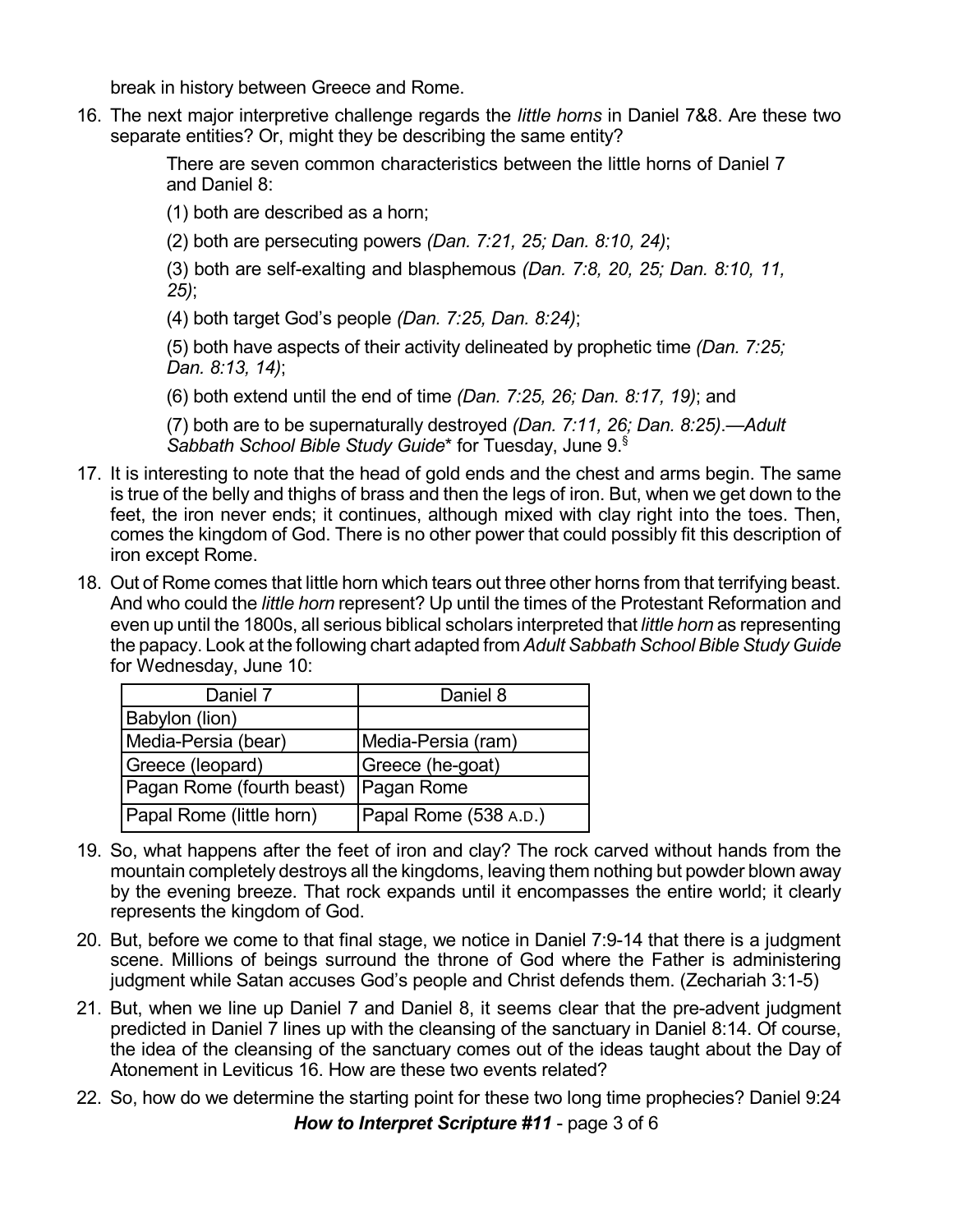tells us that the prophecy of 70 weeks or 490 years regarding the Jewish nation is "cut off" from the vision of 2300 days of Daniel 8:14. Can we determine when these two prophecies began–at the same time? Ezra 7:7 tells us that the command to restore and rebuild Jerusalem occurred in the seventh year of Artaxerxes. That would be 457 B.C. Counting forward 2300 years, we come to 1844 since there was no "Year 0." Interestingly enough, that came shortly after the apparent demise of the Roman Catholic Church when the pope was arrested by General Berthier in 1798 and imprisoned where he died shortly thereafter.

- 23. We need to notice several other things about biblical prophecy. Apocalyptic prophecies such as those we are studying in Daniel and Revelation have one single fulfillment. We should not expect to find a type and antitype in these prophecies. Furthermore, Daniel clearly named three of those major kingdoms in his prophecies. Line up the evidence.
- 24. The only safe way to determine that a prophecy has a type and an antitype is to see it spelled out by a New Testament writer himself.
- 25. Can we give an example of that? Read 1 Corinthians 10:1-13. In these verses Paul clearly referred back to the historical reality of the exodus and told us that Israel's problems while in the wilderness are examples for us. We need not make the mistakes they made.
- 26. Notice some other examples of type and antitype prophecies: Matthew 12:40; John 19:36; 3:14-15; 1:29; and Romans 5:14. The types and antitypes are quite obvious to anyone familiar with the Bible.
- 27. Many Christians today think the Old Testament has little, if any, of value to say to us. But, in the book of Hebrews in the New Testament we find that it is very much based on the Old Testament sanctuary system, especially the high priestly ministry of Jesus Christ.
- 28. Some interpreters have gone all out in interpreting every little detail of that system. The sanctuary system does have an important relationship to the plan of salvation. But, we need to remember:
	- **Hebrews 10:1-4**: <sup>1</sup> **The Jewish Law is not a full and faithful model of the real things; it is only a faint outline of the good things to come.** The same sacrifices are offered for ever, year after year. How can the Law, then, by means of these sacrifices make perfect the people who come to God? <sup>2</sup>If the people worshipping God had really been purified from their sins, they would not feel guilty of sin any more, and all sacrifices would stop. <sup>3</sup>As it is, however, the sacrifices serve year after year to remind people of their sins. <sup>4</sup>For **the blood of bulls and goats can never take away sins**.—*Good News Bible*.\* †
- 29. Given what we know about the cleansing of the sanctuary which will take place on the antitypical day of atonement, is it clear how that relates to the judgment scene portrayed in Daniel 7:9-14? Sins were/are dealt with on both the typical Day of Atonement and the antitypical day of atonement.
- 30. Considering how well all these historical events match the prophecies, why do you think so manyChristians today reject the historicist interpretation? Is yourtrust in the historicist method of interpretation established more firmly by what we have seen in this lesson?
- 31. How well do you understand the details of the prophecies of 70 weeks and 2300 years-days? The precision of the dates and how they fit together exactlywith NewTestament history, which can be confirmed from extra-biblical sources, is truly amazing!
- 32. Another very important thing to remember which is an encouragement to true believers in the prophecies in Daniel is found in Daniel 7:18,21-22,25,27.

**Daniel 7:18,21-22,25,27**: <sup>18</sup> "And the people of the Supreme God will receive royal power and keep it for ever and ever".... <sup>21</sup> While I was looking, that horn made

*How to Interpret Scripture #11* - page 4 of 6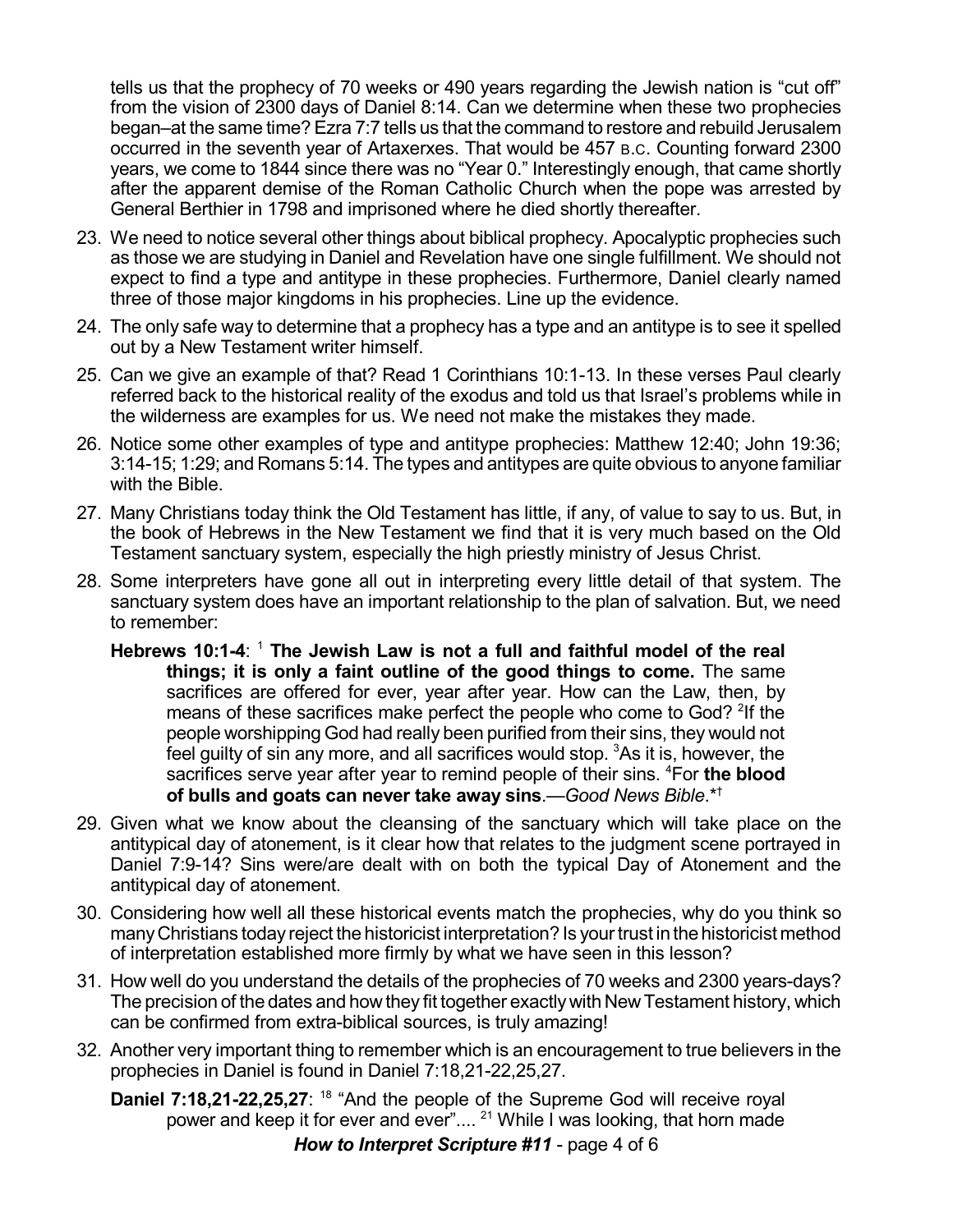war on God's people and conquered them. <sup>22</sup>Then the one who had been living for ever came and pronounced judgement in favour of the people of the Supreme God. The time had arrived for God's people to receive royal power....  $25$  He [the little horn power] will speak against the Supreme God and oppress God's people. He will try to change their religious laws and festivals, and God's people will be under his power for three and a half years.... <sup>27</sup>The power and greatness of all the kingdoms on earth will be given to the people of the Supreme God. Their royal power will never end and all rulers on earth will serve and obey them."—Good News Bible.\* ‡

- 33. The Protestant Reformation saw a revival of Bible study under the impetus of *sola Scriptura*. It was easy for the scholars of the Bible in Reformation times such as Wycliffe, Luther, Zwingli, Knox, and others to see the historicist accuracy of Daniel 7&8. And they clearly believed that the little horn power represented the Roman Catholic Church, the papal power. This, of course, made them a direct target of the Roman Catholic hierarchy's wrath. And during those years, thousands, even millions, of people were killed for their Protestant beliefs. But, once again, all of that was predicted in Revelation 12:13-17. Do Protestants remember this?
- 34. Fortunately for Protestants, about that same time as the persecution, the new nation known as the United States of America was arising across the ocean, somewhat removed from the influence of the Roman Catholic Church. Professors from Harvard, Yale, and Princeton trained ministers in the true understanding of biblical prophecy.
- 35. But, you can be sure that Rome was not asleep.

*Preterism* was developed by the Spanish Jesuit, Luis de Alcazar (1554-1613), who interpreted prophecies in the Bible as simply communicating events that happened in the past [in John's day]. Preterists largely denied the possibility of *predictive* prophecy. De Alcazar projected the antichrist power into the past, identifying it with the Roman Emperor Nero.

Another Spanish Jesuit, Francisco Ribera (1537-1591), published a 500-page commentary on the book of Revelation, teaching that the majority of prophecy was to be fulfilled at the very end of time in a brief three-and-a-half-year period. *Futurism* went the opposite direction from that of de Alcazar, placing the emphasis of prophecy far into the future and leaving the papal church of the Middle Ages outside of the prophetic time frame altogether.—*Adult Teachers Sabbath School Bible Study Guide*\* 146. §‡

- 36. These two views known as *preterism* and *futurism* at first received little attention. But, in the 19<sup>th</sup> century with the rise of the historical-critical approach to Scripture, and later, the heavy influence of the *Scofield Reference Bible*, people were led to adopt these other forms of interpretation. Now we see that Seventh-day Adventists alone are maintaining their historicist understanding of Scripture.
- 37. But, Seventh-day Adventists have been warned and after carefully studying the Scriptures have recognized the fallacies in preterism and futurism.

**Preterismredates the prophet Danieltothe secondcentury,** *after* **Babylon, Medo-Persia, and Greece come on the scene.** Further, **preterism reinterprets the little-horn power as a Seleucid king, Antiochus IV Epiphanes.** (Futurism also tends to interpret the little horn as Antiochus IV but then suggests a future antichrist to appear at the end of time.) **But this identification does not fit, for several reasons.** (1) *The Origin of the Little Horn.* The little horn came "out of one of them" *(Dan. 8:9)*. Preterists argue that the little horn came out of one of the four horns (the generals Lysimachus, Cassander, Ptolomy, and Seleucus and their successors as heads of the four